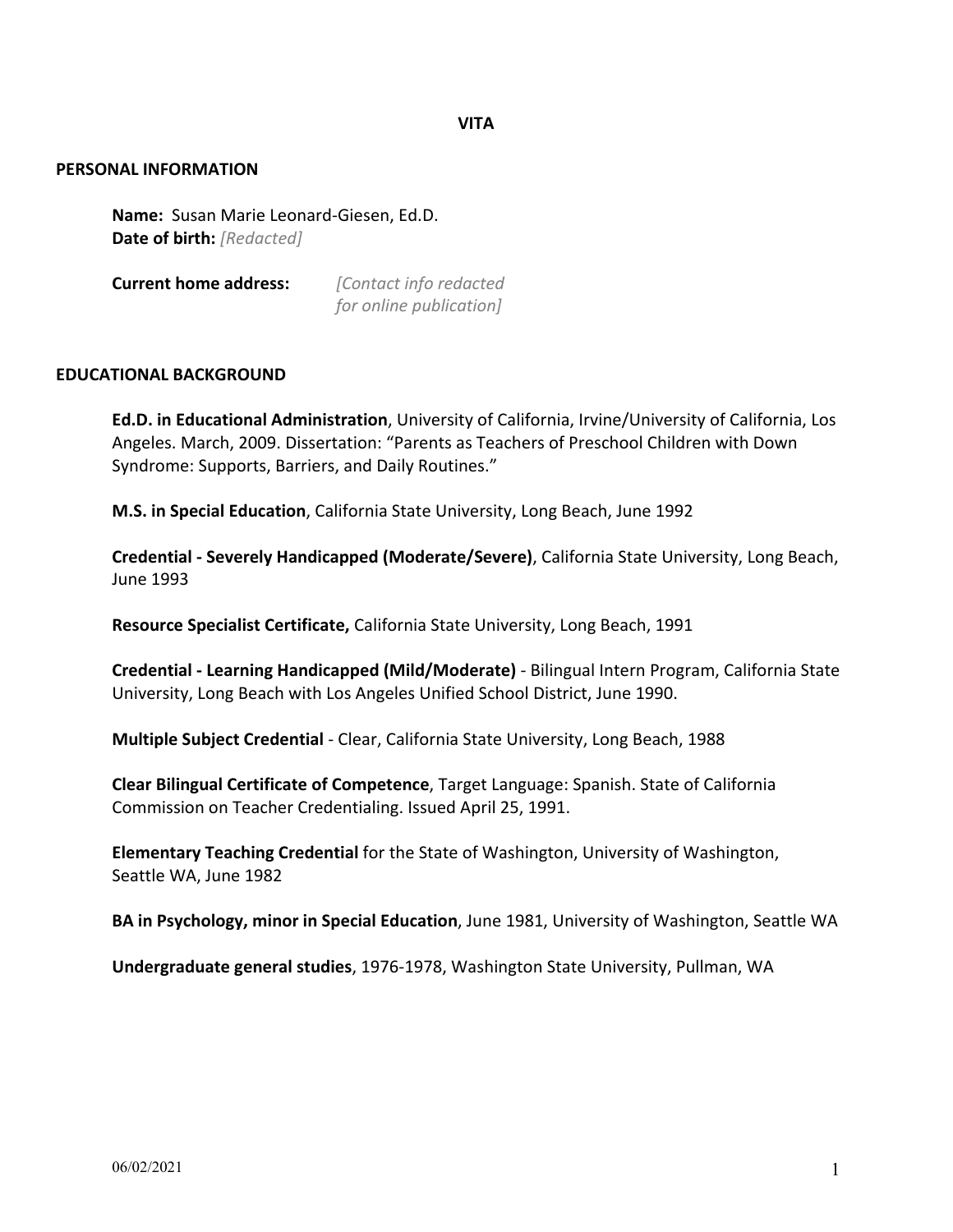#### **PROFESSIONAL EXPERIENCE**

- **Lecturer, Full-time:** California State University, Long Beach, September 1998 to present. Responsible for teaching courses in the credential and Master's level programs in Special Education and Applied Disability Studies: Education of Exceptional Individuals; Foundations for Inclusive Education in a Diverse Society: Philosophical and Historical Perspectives and Legal Mandates; Development of Communication Skills in Bilingual Contexts; Curriculum Models and Practices for Learners with Disabilities; Preparing to Teach Special Populations in the General Education Classroom; Assessment and Evaluation of Students with Disabilities; Collaborative Models of Inclusive Education; Collaborative Partnerships and Effective Communication in School Settings; Advocacy and the Educational Context of Disability; Instructional Methods and Strategies for Individuals with Moderate/Severe Disabilities; and, Effective Instructional Strategies for Learners with Disabilities; Community Inclusion: Introduction to Individuals with Disabilities.
- **Coordinator,** Applied Disability Studies Graduate Certificate Program, California State University, Long Beach: Fall 2019-Present.

Responsibilities include outreach and recruitment with staff in the CED Graduate Studies office; communicating with faculty from other departments and colleges in the university regarding the ADS program; reviewing applications and making acceptance decisions; collaborating with staff in the Graduate Studies Office in the College of Education to communicate acceptance to students and schedule advising students for their Program of Study; advising students and arranging for fieldwork placements required to complete the certificate program; supporting students in the development of fieldwork objectives and creation of a fieldwork portfolio; maintaining a BeachBoard site for the ADS program with announcements and Dropbox for fieldwork components; reviewing all final fieldwork portfolios as the final requirement for certificate completion and recommendation to the Graduate Studies office.

**Coordinator**, Credential Program, California State University, Long Beach: Fall 2008- 2015. Responsibilities include collaborating with faculty and staff for program applications, interviews, admissions, and fieldwork; student advisement; planning and facilitating weekly program faculty meetings; development of program calendar; supervising parttime faculty and fieldwork supervisors; scheduling and coordinating weekly fieldwork seminars; design curriculum and participate in the curriculum process; course scheduling; writing and submitting credential documents to the Commission on Teacher Credentialing; represent the special education program on various college committees; conduct group advisement meetings for incoming students; conduct orientation for new student teachers; collaborate with district partners; and, collaborate with the assessment office in the collection and analysis of program data.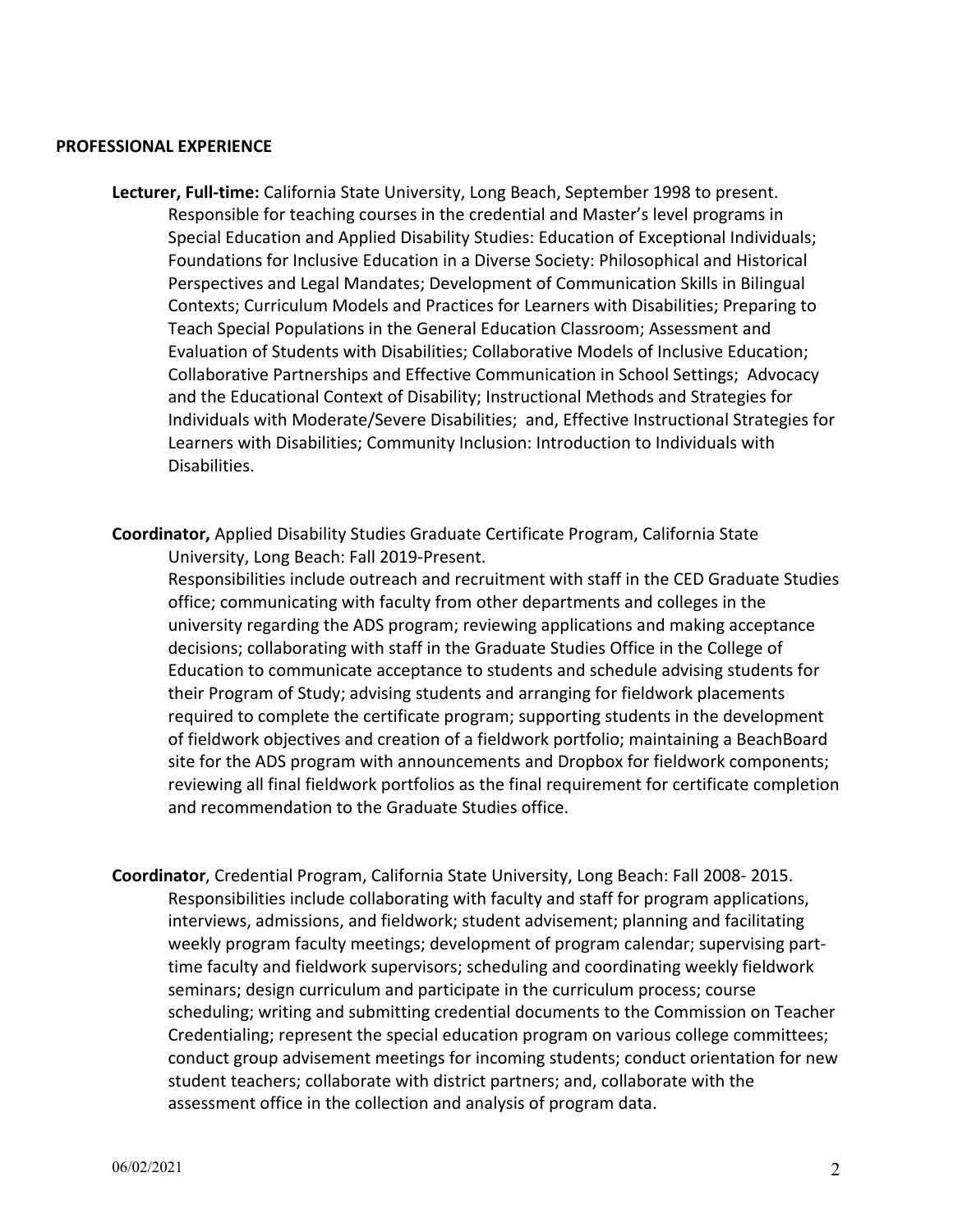**Coordinator**, Master of Science in Special Education degree program, Fall 2011 – Spring 2014.

- **Intern Director**, Education Specialist Intern Program, California State University, Long Beach, Fall 2007 – 2017. Work with Long Beach Unified School District and other local districts to place qualifying Interns in special education classrooms. Work with the Credential Office in the College of Education to verify Intern eligibility. Attend state and regional intern directors' meetings coordinated by the California Commission on Teacher Credentialing (CCTC).
- **Fieldwork Coordinator**, Education Specialist Credential Program, California State University, Long Beach, Fall 2007 – 2014. Work with the Teacher Preparation Advisement Center staff and other program faculty members to place credential candidates in K-12 classrooms with mentor teachers or as interns for their advanced fieldwork courses. Oversee other full-time and part-time fieldwork supervisors and intervene with candidates in the field as issues arise. Prepare and present professional development for the fieldwork supervisors.
- **Interim Director**: Educational Psychology Clinic, California State University, Long Beach, Spring semester, 2008. Responsibilities include overseeing the day-to-day operations of the clinic, supervising the staff, hiring student assistants, dealing with facilities as needed, communicating with clinic faculty, assisting with client recruitment, overseeing the purchasing of materials, responding to families as needed, and monitoring the budget by communicating with eh department chair and college staff.
- **Research Assistant:** An examination of a large urban school district's efforts to eliminate hostile environments in its interactions with students with disabilities and their families. Responsible for conducting individual and focus group interviews with administrators and teachers in Los Angeles public schools as well as conducting interviews in Spanish with parents. Also assisted in analyzing data as collected and writing report draft. June 1999 to May 2000.
- **Project Coordinator:** Center for Education Renewal (CER) Well-Educated Teacher Initiative Grant, January 2000 – April, 2002. Responsible for collaborating with Dr. Marquita Grenot-Scheyer for the duration of the five year grant in the development of an undergraduate dual credential pathway to prepare students to complete requirements for the Multiple Subject and Education Specialist credentials while obtaining their undergraduate degree in Liberal Studies.
- **Lecturer, Part-time:** California State University, Long Beach, January 1996 to August 1998. Responsible for teaching Education of Exceptional Individuals.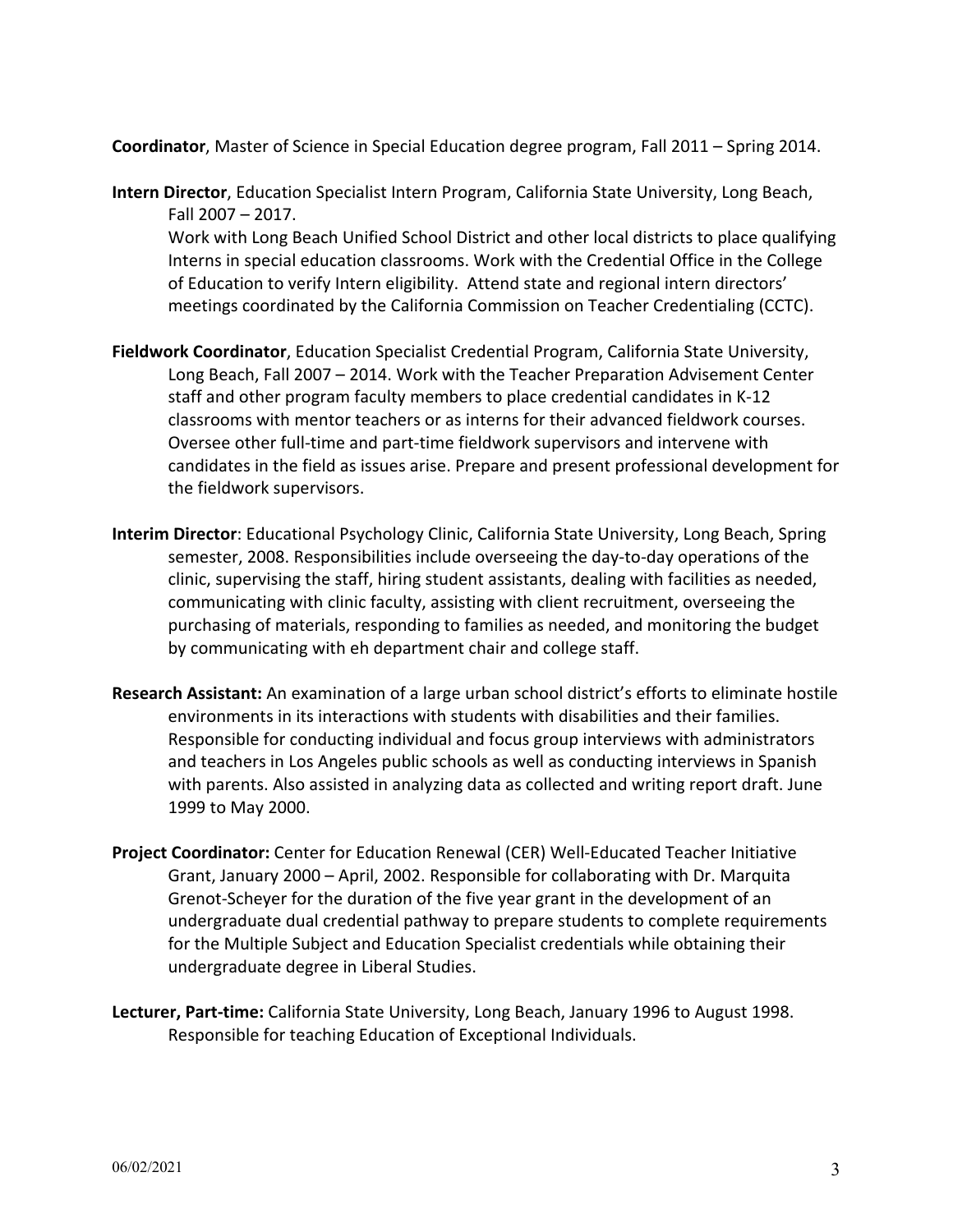- **University Fieldwork Supervisor, Part-time:** California State University, Long Beach, January 1996- August 1998. Responsible for supervising student teachers associated with the Special Education, Severely Handicapped credential program.
- **Student Teacher Supervisor, Part-time:** California State University, Long Beach, September 1997 - June 1998. Responsible for supporting new teachers who hold Emergency permits while they complete the multiple-subject credential program. This included biweekly classroom observations and seminars with student teachers.
- **Project Coordinator**, Consortium for Collaborative Research on Social Relationships, July 1995 September 1997. Responsible for training and supervising the student assistant and participant observers in the field, administering annual developmental assessments, establishing and maintaining data files, coding collected data, and collaborating with my supervisor on identified research projects. This was a federally funded, longitudinal study in a consortium that involved five universities across the United States.
- **Research assistant, part-time:** California State University, Long Beach, with the Consortium for Collaborative Research on Social Relationships, January 1993 - June 1995. Responsible for assisting in the training of participant observers, coding collected data, observing students with disabilities in inclusive settings, and administering annual developmental assessments.
- **Bilingual teacher of students with severe disabilities:** Miramonte Elementary School, Los Angeles Unified School District, July 1989 - June 1995. Responsible for developing and implementing an instructional program for culturally and linguistically diverse elementary-aged students with moderate to severe disabilities on a regular education urban campus and providing support to their families.
- **Bilingual elementary school teacher, general education:** Miramonte Elementary School, Los Angeles Unified School District, August 1986 - June 1989. Responsible for bilingual instruction of culturally and linguistically diverse elementary students in urban Los Angeles.
- **Elementary school teacher, general education:** Montlake Elementary School, Seattle Public Schools, Seattle, Washington, November 1985 - June 1986. Responsible for instruction of a culturally diverse fourth grade class at a magnet school for the performing arts.
- **Interpreter (Temporary position):** Office of Public Defense, Seattle Municipal Courts, King County, Washington, September 1985 - October 1985. Responsible for interviewing Spanish-speaking municipal court defendants who were applying to receive services from a public defender, interpreting during lawyer interviews, interviewing incarcerated defendants, and interpreting in municipal court arraignments and trials.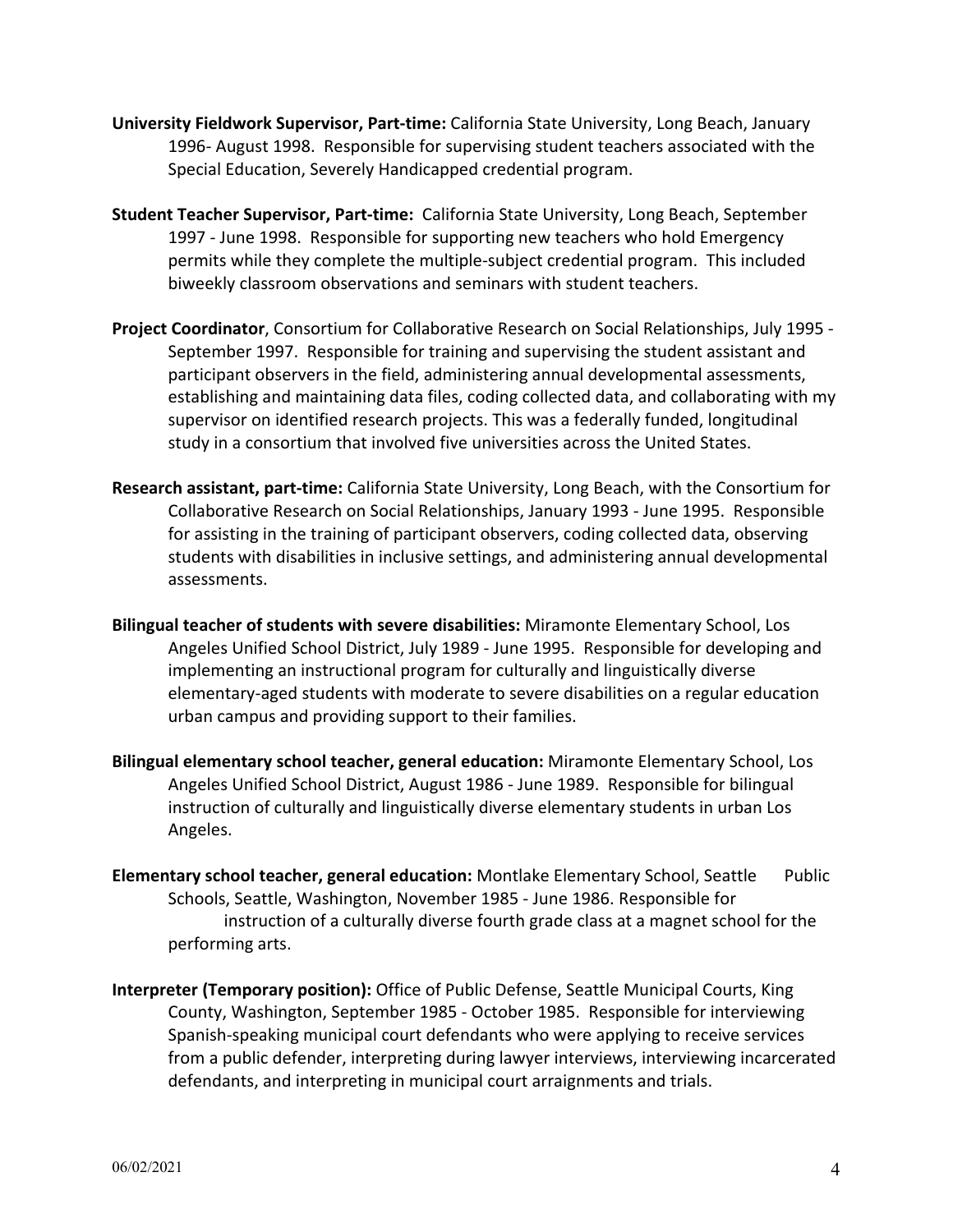**Elementary school teacher:** The International School Nido de Aguilas, Santiago, Chile, March 1983 - July 1985. Responsible for delivering instruction in English in grades 2 and 5 in a private international school in South America.

# **PRESENTATIONS**

"Becoming a Teacher" - Guest speaker at Teen Group at Tichenor Orthopedic Center, Long Beach. Presented to teenage students with disabilities about planning for a career in teaching, May 2021.

Career Day - Long Beach Unified School District, Starr King Elementary and Roosevelt Elementary, 2017, 2018, and 2019.

"Working with Families of Young Children with Disabilities" - Class Guest Lecturer for Dr. Ruth Piker, Spring semesters, 2012-2019.

"Universal Design for Learning" (UDL), Bechtel Grant Professional Development for Mentor Teachers: August 2017

"Supporting Secondary Students with Special Needs" - Invited presenter at professional development for Single Subject Credential Program, California State University, Long Beach, November, 2016.

"Adapting Our Instruction: CCSS for Students with Disabilities" Invited presenter, Department of Teacher Education Professional Development "What's Common About Common Core" May 4, 2015.

"Consideration and Interventions before Special Education Referral" - Invited speaker Los Angeles County Office of Education Transitional Kindergarten conference: April 15, 2015

"La Ley Federal – IDEA: Evaluaciones y el IEP", invited presentation for "Unidad y Fuerza", Miller's Children's Hospital parent support group. Presented in Spanish to parents of children with disabilities, Long Beach, CA; October 22, 2014.

"Evaluation and IEP Goals", invited presentation to Spanish-speaking parents of children with disabilities at Tichenor Orthopedic Center, Long Beach, CA; August 8, 2014.

"Special Education Laws and Related Services", invited presentation to staff at Tichenor Orthopedic Center, Long Beach, CA. May 15, 2014

"Supporting Parents of Young Children with Disabilities in Early Intervention Programs" Invited guest speaker in Early Childhood Education (EDEC 522) Parent Education and Involvement in Educational Environments, CSULB. Fall semester 2006, spring 2007, spring 2008, spring 2009, spring 2012.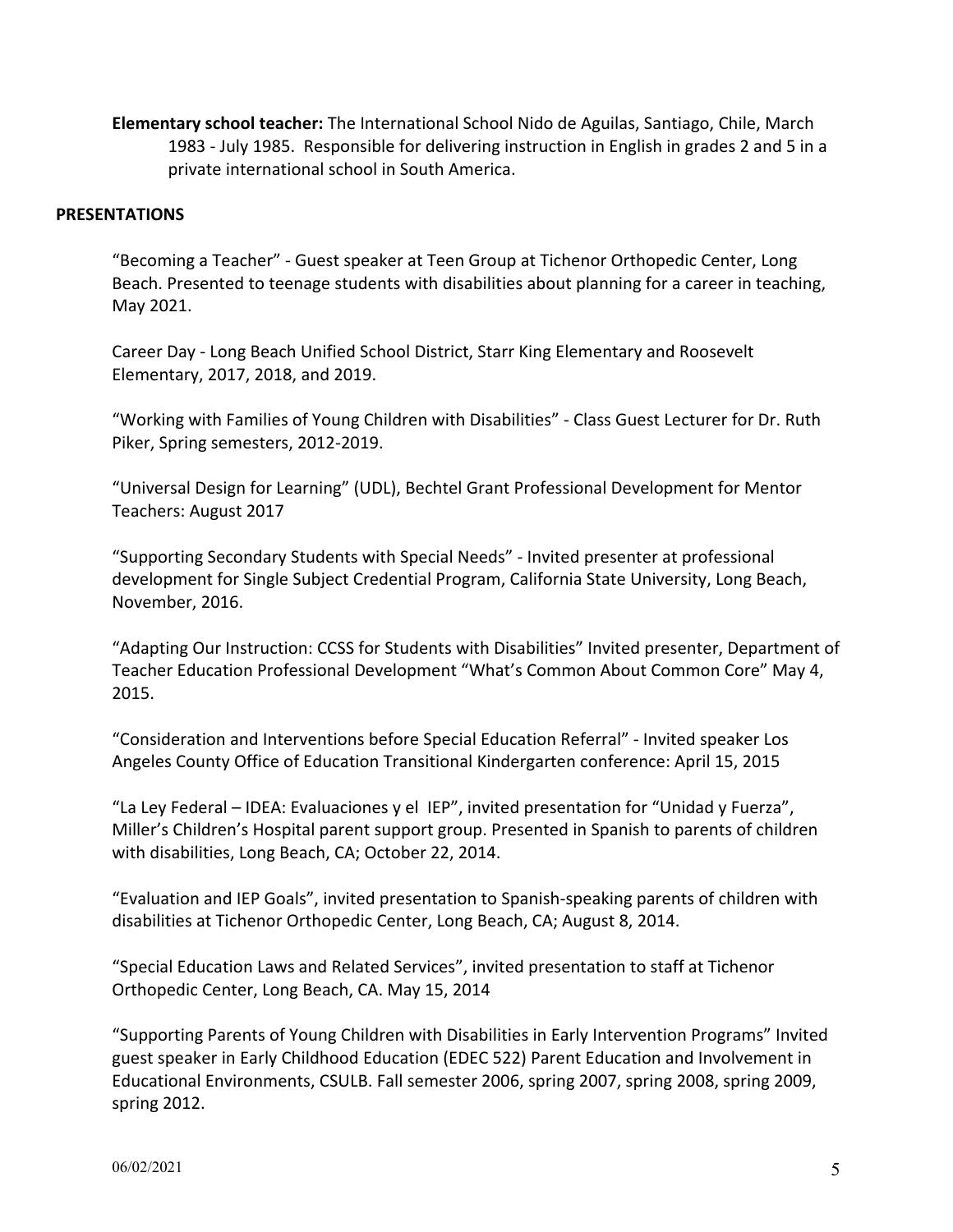"Assessment and Support for English Language Learners with Disabilities", Invited presenter for instructors in the single subject credential program, STEELI grant, October 2009 , March 2010, March 2011.

"Response to Intervention Model for English Language Learners" Invited copresenter/facilitator with Dr. Cara Richards, for Center for Language Minority Education and Research (CLMER). November, 2009.

"Assistive Technology Considerations in Preparation for the IEP Meeting" Presentation at the Assistive Technology Institute, Orange County Department of Education. February 2, 2008

"Teaching ELLs: The SIOP Model" Invited presentation: January 26, 2008 Cerritos Symposium.

"Inclusion: Philosophy, the Law, and Practice"; Invited guest of Advocates for Special Kids (ASK) in Manhattan Beach, CA, February 2007.

"Co-teaching Models: Benefits, Challenges & Suggestions". Invited co-presenter with Dr. Shireen Pavri and Dr. Cara Richards to faculty in the Department of Educational Psychology, Administration, and Counseling. October 9, 2006. "Inclusion in the Age of No Child Left Behind: A Discussion of the Challenges"; Invited guest of

"When Federal Mandates Attack: Challenges of Reflective Teachers"; Co-presenter with Dr. Jennifer Coots and several members of the Special Education Teachers Demonstration Network at the international TASH conference, Reno, NV, November 2004.

"An Overview of Special Education Laws and Basic Practice in Public Schools"; Invited guest presenter for EDEL 200 "Introduction to the Education Profession" undergraduates. November, 2003, April 2004, November 2004.

"Overview of Instruction for Students with Exceptional Needs"; Invited guest presenter for University of California, Irvine student teacher fieldwork seminars. September 2002.

"Special Education in the New California Standards-Based Environment"; co-presenter with Dr. Jana Echevarria and Dr. Marie Hegwer-DiVita for College of Education Faculty; California State University, Long Beach, December 2001.

"Inclusive Teacher Preparation: Ensuring Success for All" Lead presenter with Dr. Marquita Grenot-Scheyer at international TASH conference; Anaheim, CA, November 2001.

"Accommodations for Learners with Disabilities in Addressing Language Arts Content Standards" Invited presenter in EDEL 442 (Teaching Language Arts, K-8); California State University, Long Beach; April 2001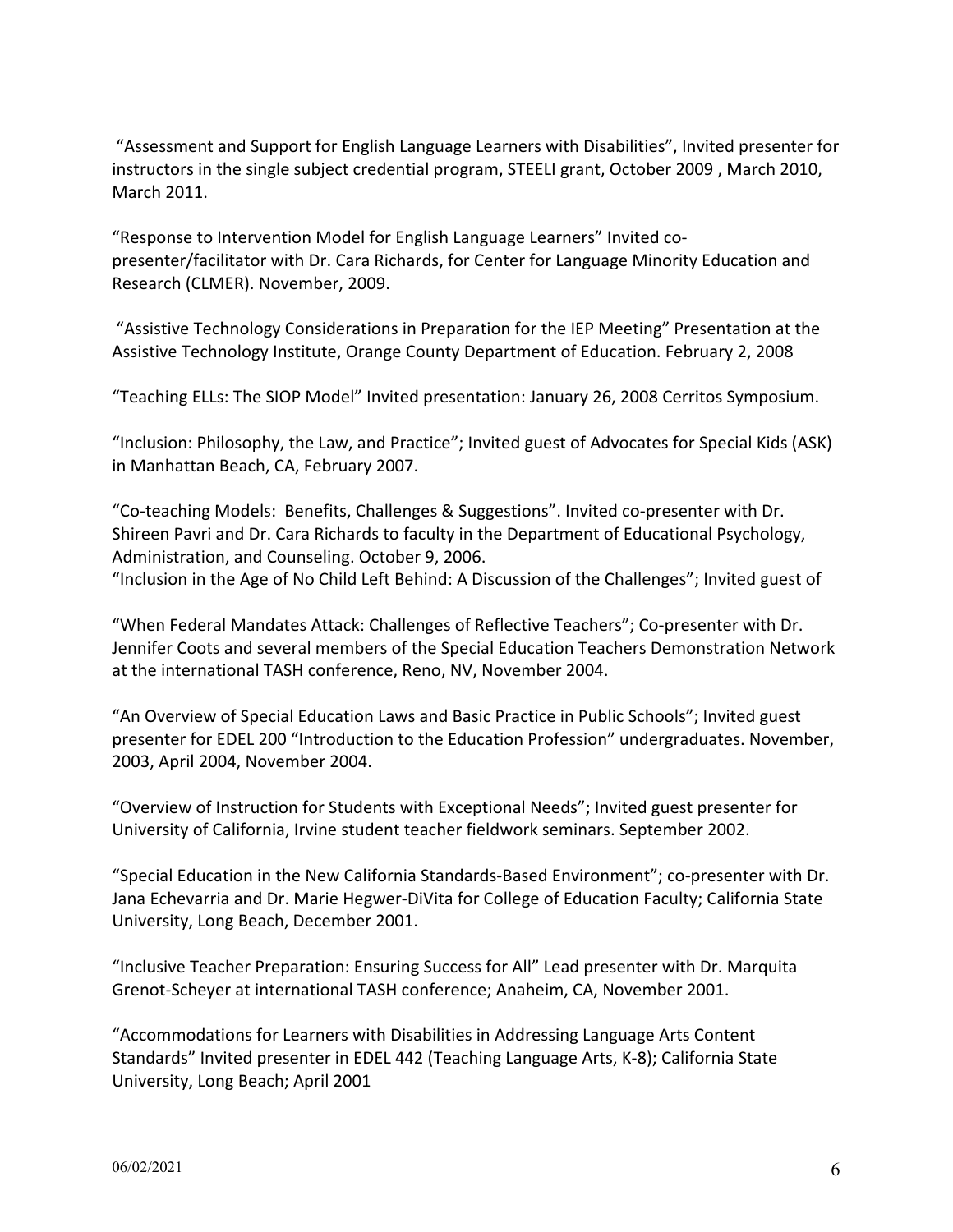"Special Education: What Do Emergency Permit Teachers Need to Know and How Can We Support Them?" Professional development for Multiple Subject Credential Program field supervisors; California State University, Long Beach, February 2001.

"Adapting and Modifying Curriculum and Instruction for Learners with Moderate/Severe Disabilities"; In-service for education specialist staff at Garfield Elementary School, Long Beach, CA, February 2001.

"Teaching for Social Responsibility: Stories of Inclusive Education"; co-presenter with Dr. Shireen Pavri, Dr. Jennifer Coots, Dr. Marquita Grenot-Scheyer, and Ms. Alicia Broderick, College of Education faculty and staff meeting, California State University, Long Beach, December, 2000.

"Students with Learning Disabilities: Will We Know Them When We Meet Them?" Greater Long Beach Child Guidance Center, Long Beach, CA, March 2000

"Intra- and Inter-Departmental Team Teaching: Strategies for Success." Co-presenter with Dr. Greta Nagel, Dr. Jennifer Coots, and Ms. Deborah Hamm, The Sixth California State University Symposium on University Teaching: A Multidisciplinary Conference, San Marcos, CA, February, 2000.

"Effective Strategies for Including Students with Disabilities in General Education Classrooms." Student California Teachers Association Southern Regional Conference, Long Beach, CA, February 1999.

"Adult Mediation & the Goldilocks Principle: Getting it Just Right in Inclusive Settings." Copresenter with Dr. Marquita Grenot-Scheyer, International TASH Conference, (The Association for Persons with Severe Handicaps). Seattle, WA, December 1998.

"Adult Mediation." Co-presenter with Dr. Marquita Grenot-Scheyer, Working Conference, Consortium for Collaborative Research on Social Relationships of Children and Youth, Syracuse, NY, October, 1997.

"The Benefits of Inclusive Education." Presentation to parents and other members of the school-site council, Carpenter Elementary School, Downey, California, April 1996.

"Inclusive School Communities." In-service to teachers at Carpenter Elementary School, Downey, California, November 1995.

"Role of the Resource Specialist in Schools Where Students with Severe Disabilities are Included in General Education Classrooms." Guest lecturer, California State University, Long Beach, October 1995.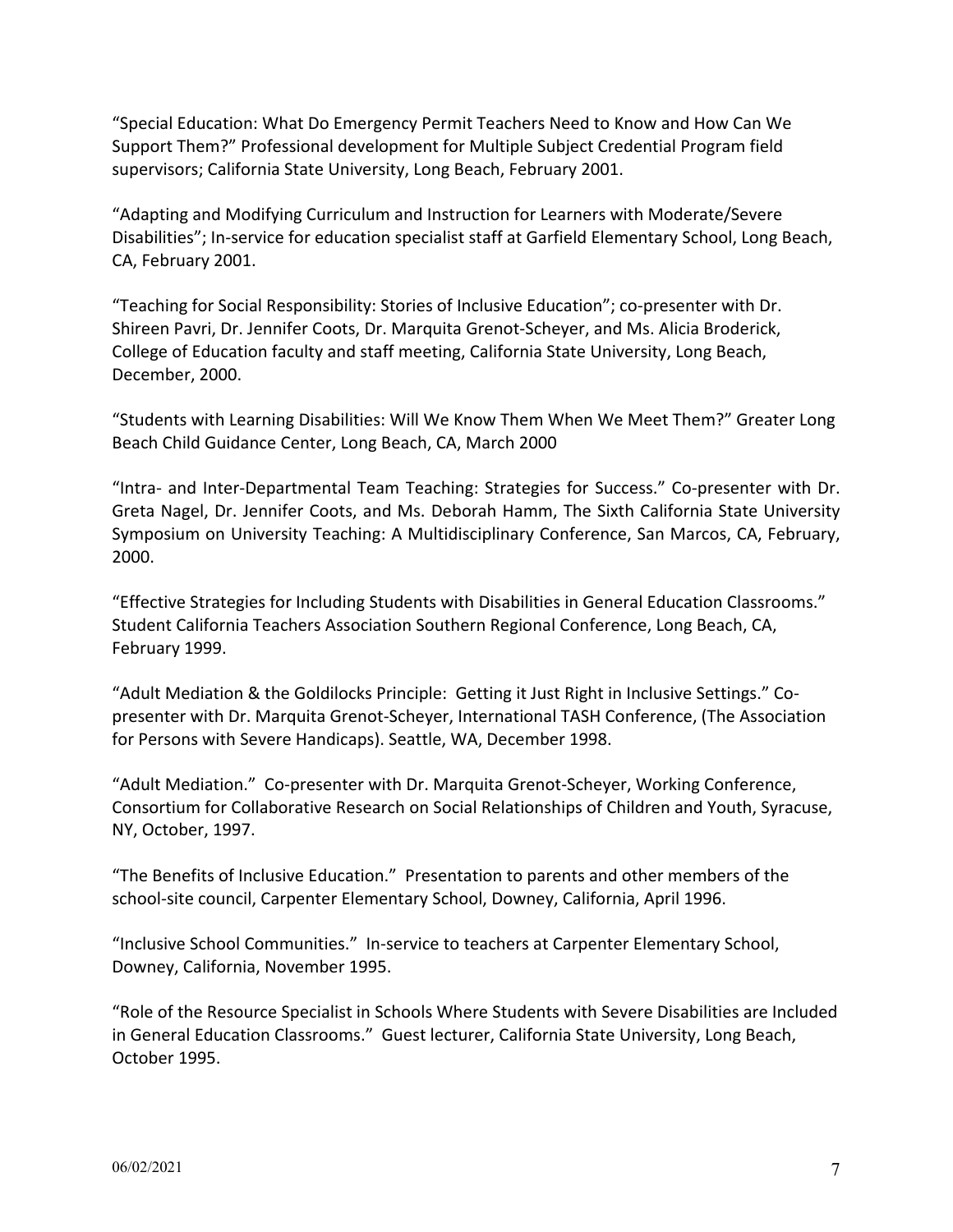"Role of the School Psychologist in Schools Where Students with Disabilities are Included in General Education Classrooms." Guest facilitator, California State University, Long Beach, Spring 1996.

"Parents Rights in Bilingual Special Education." Invited presentation at a church meeting of concerned Latino parents and community members in South Central Los Angeles, December 1999.

# **SERVICE and RECOGNITION**

Member - CED Student Affairs Committee: 2018-2019

Elected - University Grade Appeals Committee: 2018-2019

Elected - ASEC department grade appeals: 2018-2019

Thesis Committee member for thesis Juliette Sanita - Art Education & Dyslexia

Selected – College of Education, Committee for planning CED meetings: Fall 2016- Spring 2019

Selected – University President's Commission on the Status of Women: Fall 2013 – Spring 2016

Elected - Academic Senate, Lecturer Representative: 2011-12; 2012-13; 2013-2014; 2014-2015; 2016-2017.

Elected: Campus Climate Committee: 2014-2015; 2015-2016, elected secretary both years

Elected – University Nominating Committee member for Academic Senate 2013-2014; 2014-15.

LBUSD Induction Program Advisory committee 2015-2016

CSULB Alumni Association: Student selected "Most Inspirational Professor" 2013-14

University Academic Appeals Committee: 2012-13; 2015-2016 as Chair

Elected College of Education Student Affairs Committee 2012-2013

TASH Conference, Local Host Committee: Spring 2012-Nov. 20 2012

AB 540 Ally training at CSULB: April 23, 2012.